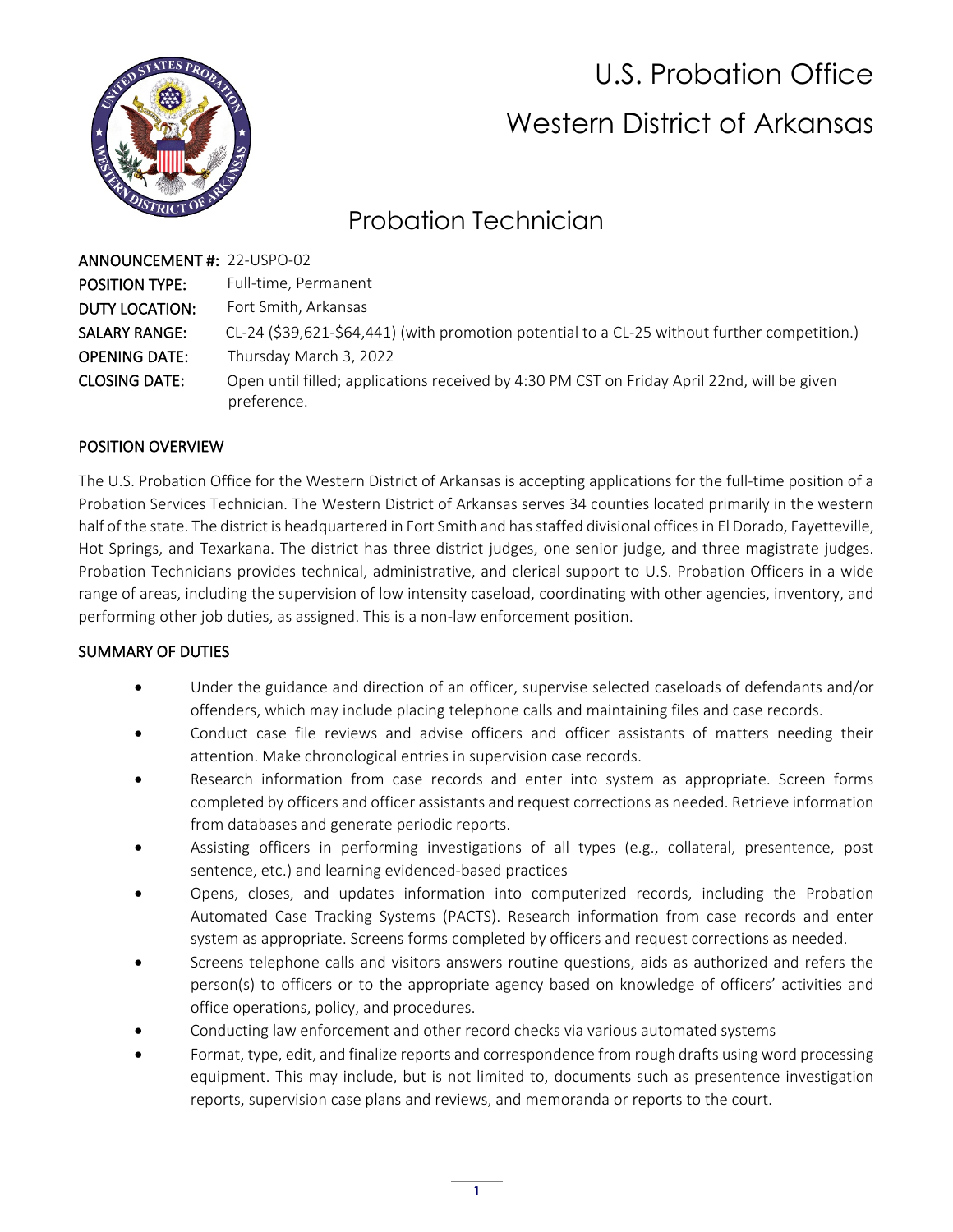- Receiving, screening, and routing incoming and outgoing mail to appropriate persons or offices, and processing mail requiring special handling
- Maintains, updates, and tracks paper and electronic files.
- Provides general clerical office support
- Performs custodial duties such as inventory of office equipment and records maintenance
- Performs other duties as required

### REQUIRED QUALIFICATIONS

- High school graduate or equivalent and have at least one year of \*specialized experience to work at the CL-24 level.
- Possess excellent written and oral communication, proofing, and grammatical skills.
- Excellent communication and interpersonal skills, both oral and written.
- Excellent organizational skills, including ability to manage multiple high impact projects and priorities within strict deadlines in a fast-paced environment.
- Self-starter with demonstrated analytical and problem-solving skills, professional demeanor, and ability to exercise sound judgment.
- Experience working in a team environment and possess a strong work ethic.
- Extensive experience with and knowledge of MS Office products, such as Word, Excel, and Adobe Acrobat
- Must be extremely detail-oriented and possess strong organizational, analytical, problem-solving, and customer service skills. Accuracy and superior attention to detail is critical in this position.
- Must be willing to pursue ongoing professional development.
- Knowledge of general government procurement policies and procedures and financial systems and protocols needed to maintain purchase order information and invoice payment processing is preferred.

\*Specialized experience is defined as progressively responsible clerical or administrative experience requiring the regular and recurring application of clerical procedures that demonstrate the ability to apply a body of rules, regulations, directives, or laws and involve the routine use of specialized terminology and automated software and equipment for word processing, data entry or report generation. Such experience is commonly encountered in law firms, legal counsel offices, banking and credit firms, educational institutions, social service organizations, insurance companies, real estate and title offices, and corporate headquarters or human resources/payroll operations

### **BENEFITS**

Judiciary employees are eligible for a full range of benefits such as paid vacation and sick leave, paid holidays, retirement benefits that include a defined contribution program and the Thrift Savings Plan (TSP). TSP is a 401(k) equivalent program that includes matching contributions. Additional benefits include health and life insurance, disability and long-term care insurance, dental and vision insurance and a Flexible Benefits Program which includes optional medical and dependent care reimbursement. Additional benefit information is available at [http://www.uscourts.gov/careers/benefits.](http://www.uscourts.gov/careers/benefits) 

# BACKGROUND INVESTIGATION REQUIREMENTS & The Fair Chance to Compete Act (FCA)

This is a Sensitive position within the Judiciary. The selected candidate will be subject to a technical fingerprint check through the FBI Criminal Justice Information Services Division database as a condition of employment. This position is not covered under the FCA. Therefore, candidates will be asked to provide verbal or written statements about criminal history prior to receiving a conditional job offer. When applying for this position, completion of Questions 18, 19, and 20 on Form AO-78, "Application for Employment" is mandatory.